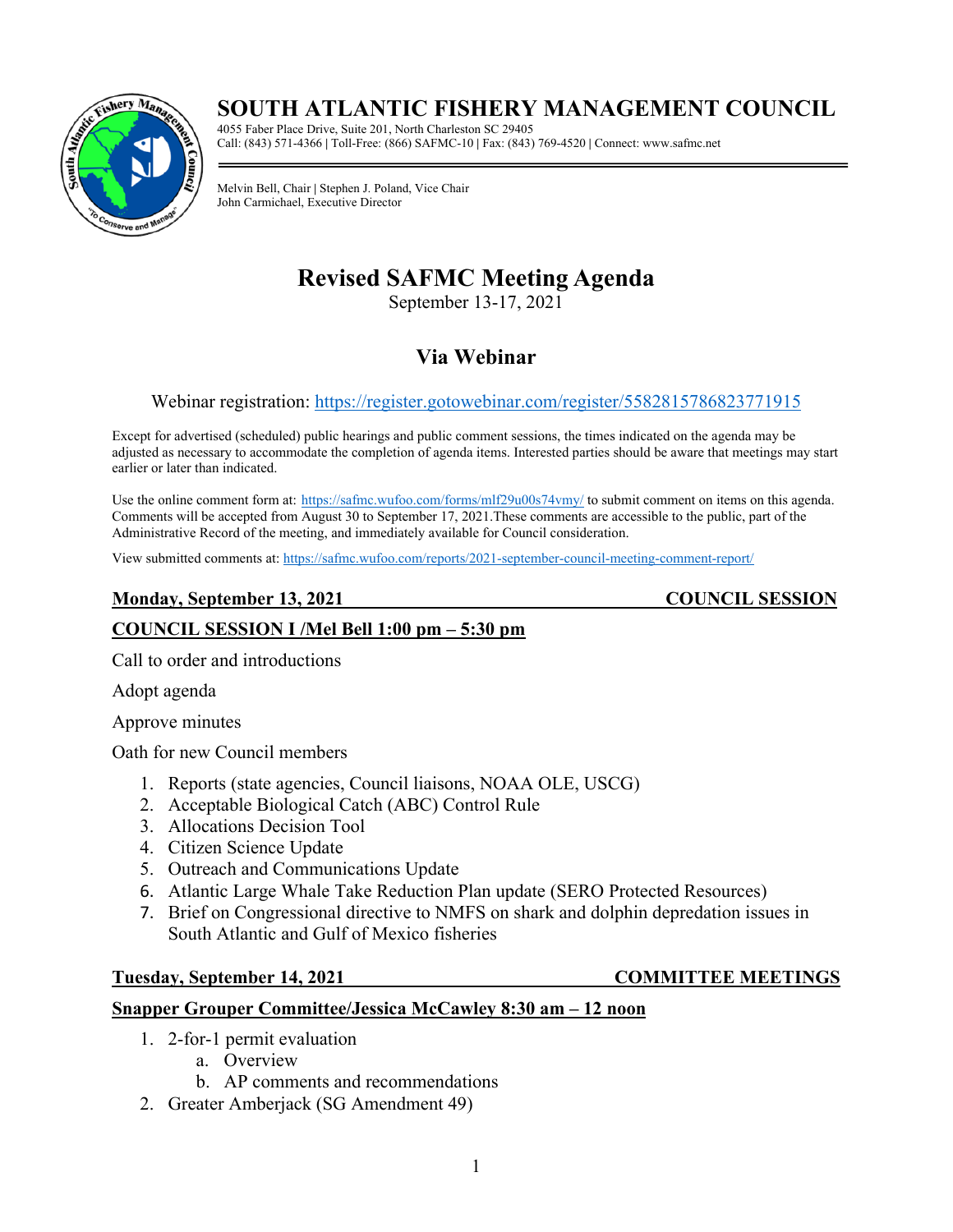- a. Overview
- b. AP comments and recommendations

#### **12:00 noon to 1:30 pm Lunch**

#### **Snapper Grouper Committee/Jessica McCawley 1:30 pm – 5:30 pm**

- 3. Snowy Grouper (SG Amendment 51)
	- a. Overview
	- b. AP comments and recommendations
	- c. Approve for scoping
- 4. Yellowtail Snapper (SG Amendment 44)
	- a. Overview and approve for scoping
- 5. Red Snapper (short-term response)
	- a. SSC recommendations
	- b. Overview of options
- 6. Wreckfish (SG Amendment 48)
	- a. Options for possible restructuring and guidance to staff

#### **Wednesday, September 15, 2021 COMMITTEE MEETINGS**

### **Snapper Grouper Committee/Jessica McCawley 8:30 am – 12:00 noon**

- 7. Red Porgy (SG Amendment 50)
	- a. Overview (public hearing during public comment session)
- 8. Gag
	- a. NMFS guidance on rebuilding options
- 9. Vermilion Snapper Trip Limit
- 10. Fall 2021 AP meeting topics
- 11. Red Snapper and Greater Amberjack Counts Update
- 12. Exempted Fishing Permit Brief

### **12:00 noon to 1:30 pm Lunch**

#### **Dolphin Wahoo Committee/Kerry Marhefka 1:30 pm – 3:45 pm**

- 1. Update on DW Amendment 10
- 2. Information paper for framework amendment

#### **Wednesday, September 15, 2021 PUBLIC COMMENTS**

#### **4:00 pm**

**Public comment will be accepted from individuals attending the meeting regarding any of the items on the Council agenda. The Council Chair, based on the number of individuals wishing to comment, will determine the amount of time provided to each commenter. To sign-up to give a verbal public comment during the public comment session, visit: <https://safmc.wufoo.com/forms/mycp1xi11mwgbk/>**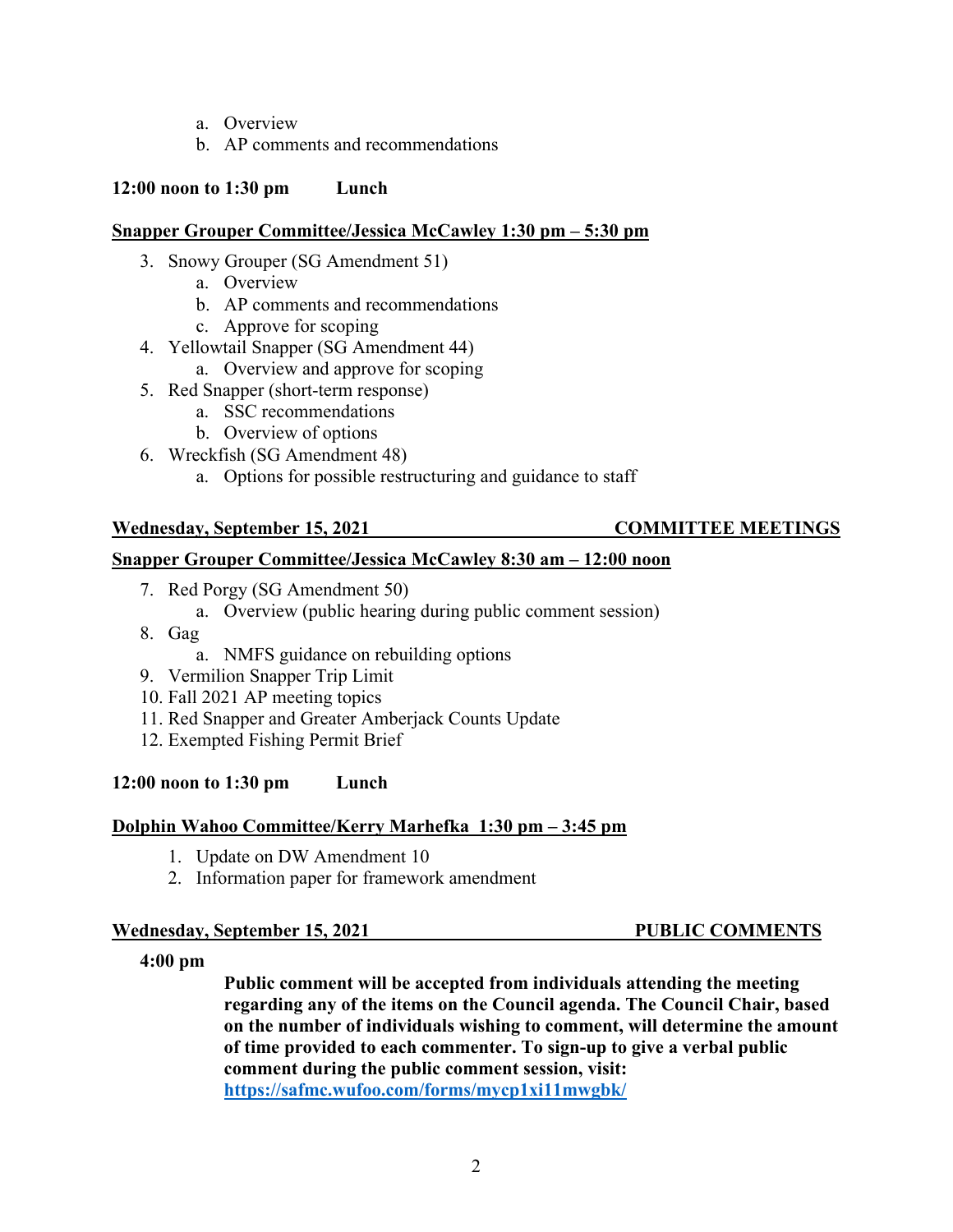**Please use the online comment form to submit written comments: <https://safmc.wufoo.com/forms/mlf29u00s74vmy/>**

#### **Exempted Fishing Permit (EFP) Request Atlantic Large Whale Take Reduction Team (ALWTRT) Proposals Approval for Scoping:**

- (1) Snowy Grouper (SG Amendment 51)
- (2) Yellowtail Snapper (SG Amendment 44)

#### **Approval for Public Hearings:**

- (1) King Mackerel (CMP Amendment 34)
- (2) Gulf Cobia (CMP Amendment 32)

#### **Public Hearings:**

(1) Red Porgy (SG Amendment 50)

#### **Final Approval:**

(1) Shrimp Fishery Access Area (Coral Amendment 10)

#### **Thursday, September 16, 2021 COMMITTEE MEETINGS**

#### **Mackerel Cobia Committee/Steve Poland 8:30 am – 12:00 noon**

- 1. King Mackerel (CMP Amendment 34)
	- a. Overview and approve for public hearings
- 2. Gulf Cobia (CMP Amendment 32) a. Overview and approve for public hearings

**12:00 noon to 1:30 pm Lunch**

#### **Habitat & Ecosystem Committee/Steve Poland 1:30 pm – 3:00 pm**

- 1. Shrimp Fishery Access Area (Coral Amendment 10) a. Overview and final approval
- 2. Habitat Blueprint update
- 3. Fall 2021 AP meeting topics

#### **COUNCIL SESSION II/ Mel Bell 3:00** – **5:30 COUNCIL SESSION**

- 1. Council Chair and Vice Chair elections
- 2. Litigation brief (if needed)
- 3. Protected Resources
	- a. Integration agreement
	- b. Dolphin Wahoo Biological Opinion
	- c. Atlantic Large Whale Take Reduction Plan Discussion
	- d. Update on items not already covered